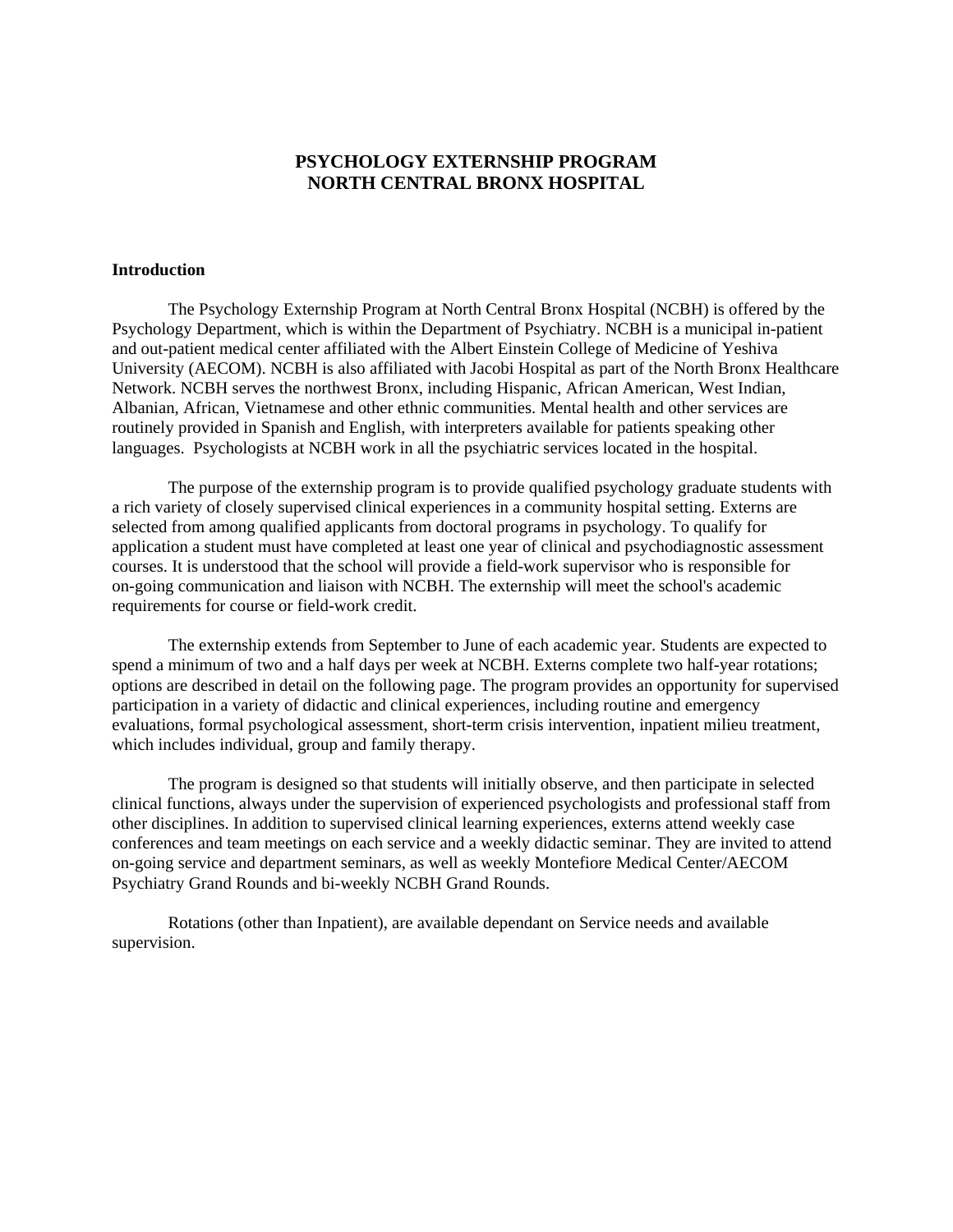#### **Psychology Externship Training at NCBH**

As a member of the AECOM Department of Psychiatry, NCBH is a major teaching site for trainees from psychology, psychiatry, medicine, social work and art therapy. Psychiatric services at NCBH include two 24 acute inpatient units and a Geriatric Inpatient Unit (for patients age 55+); an adult outpatient mental health clinic; an adult psychiatry emergency service; a child and adolescent crisis intervention program and a partial hospitalization program.

Psychologists play a major clinical, supervisory and leadership role on all psychiatry services, including areas less traditional for psychologists, such as the Psychiatric Emergency Service. The range of training opportunities allows us to tailor a program to the specific interests and needs of each extern while retaining the core components essential to a responsible clinical training experience.

Two half-year rotations, selected from the services listed below, afford trainees the opportunity for a variety of clinical experiences. Trainees placed in half-year rotations will also see outpatients for the full year from one of the outpatient services below.

### **Half-Year Rotations**

Adult Psychiatric Emergency Service/ Consultation-Liaison Service Child /Adolescent Crisis Intervention Program Adult Acute Inpatient Psychiatry Partial Hospitalization Program Geriatric Inpatient Psychiatry Unit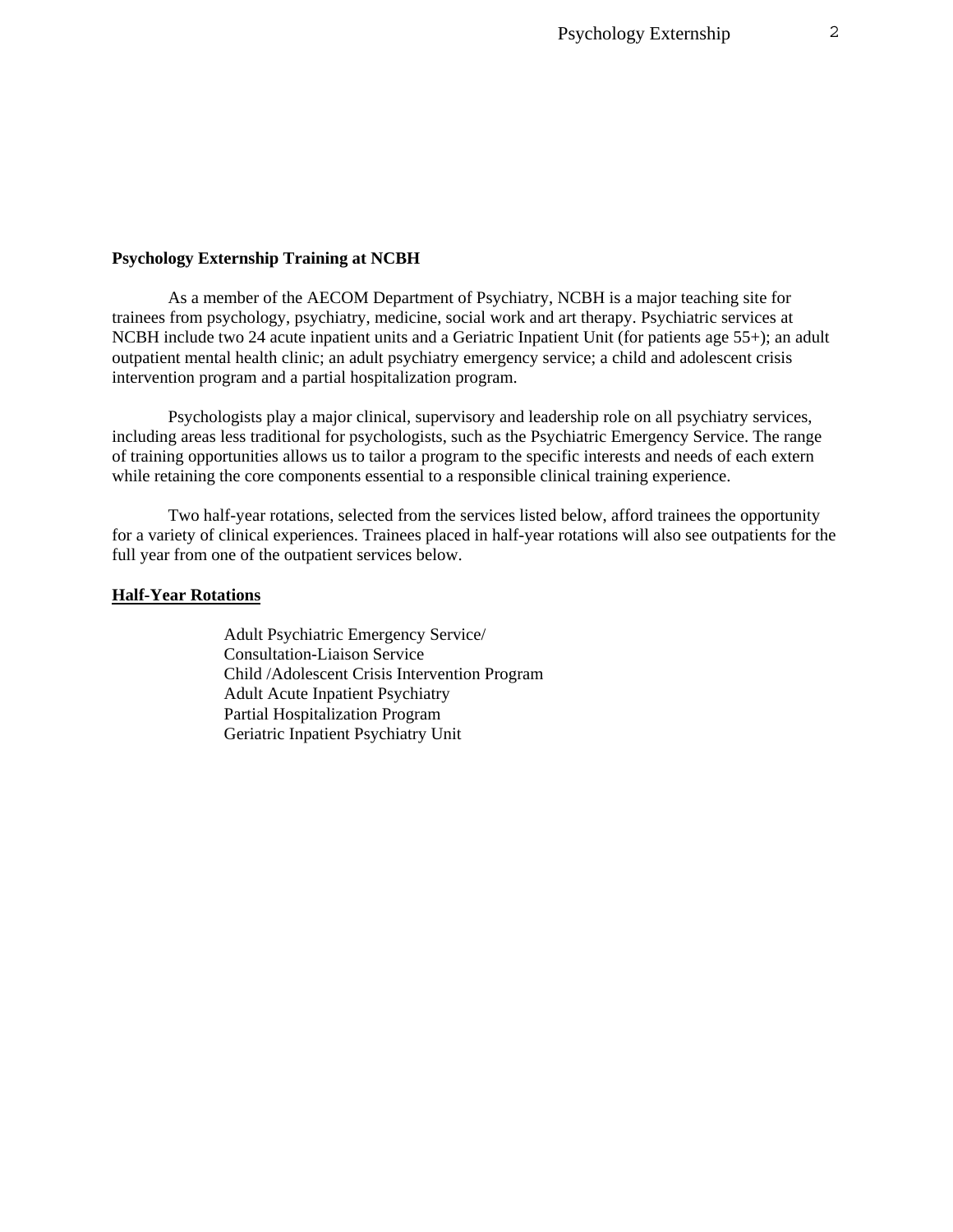#### **Psychological Testing**

Psychological assessment is a unique skill of the clinical psychologist in both the treatment and research setting. It is therefore given special emphasis during the externship year. Training in psychological assessment at NCBH is founded on a basic competence with the traditional standard battery (WAIS-III, MMPI or PAI, TAT, Rorschach) which provides a comprehensive approach to understanding human functioning. Competence in this area joins a trainee to the large body of accumulated clinical experience that has developed over many years. The process of integrating that data orients the psychology student to the disciplining of clinical inference which is fundamental to all psychological assessment. The communication of test findings constitutes the fruition of that assessment. In addition to the formal written report, externs are expected to present their findings orally to the referring multidisciplinary team and to develop a sensitive approach for sharing feedback with the patient.

The rapid pace of acute care makes fluency in the use of more focal approaches to assessment essential for modern clinical psychologists. Advances in psychometrics along with contributions from research have greatly expanded the number of available instruments that can address specific dimensions of psychopathology. Each service has its own populations and externs will be exposed to those assessment techniques useful in particular settings. Externs will also have the opportunity to be introduced to neuropsychological screening and to the assessment of children.

### **Seminars**

Weekly seminars and case conferences, many shared with psychology interns from NCBH and Jacobi Medical Center, are available to all students. All psychology externs attend a weekly seminar, many shared with the psychology interns from NCBH and Jacobi Medical Center, which covers a broad range of topics including diagnostic interviewing, treatment of psychoses, multicultural issues, crisis intervention, psychopharmacology and group therapy. Students will also have the opportunity to discuss issues in psychotherapy using case presentations.

Each clinical service has regular team rounds and clinical case conferences in which the externs participate as integral members of the clinical staff. Trainees are also invited to attend weekly Montefiore Medical Center/AECOM Psychiatry Grand Rounds and NCBH bi-weekly Grand Rounds.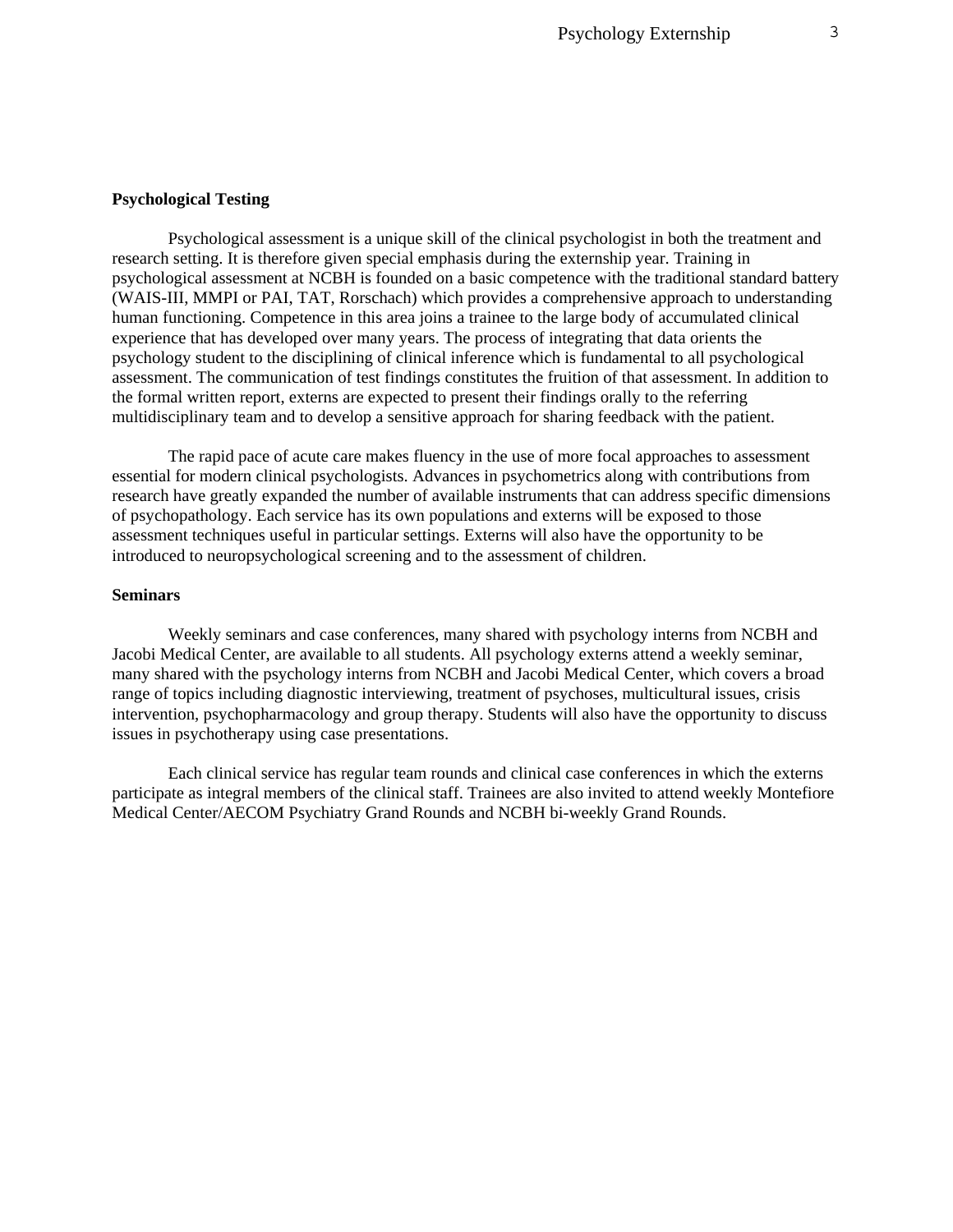Psychology Externship 4

### **Application Procedures**

# **APPLICATION DEALINE FOR NCBH IS February 1st, 2009**

Please submit a letter of interest, specifying the placement or rotations you are seeking, together with a copy of your C.V., a case summary and/or test report, and two letters of reference. Complete application should be sent via regular mail to the address below.

For specific questions Dr. Willann Stone can be reached at (718) 519-3914 and Dr. Lucy March at (718) 519-3914. Queries can also be e-mailed to: [carmen.correa@nbhn.net](mailto:carmen.correa@nbhn.net)

> Willann Stone, Ph.D., Director of Externship Training Lucy March, Ph.D., Co-Director of Externship Training Psychology Externship Training Program North Central Bronx Hospital 3424 Kossuth Avenue - **Rm. 11C-08**  Bronx, NY 10467

> > **Please do not e-mail application.**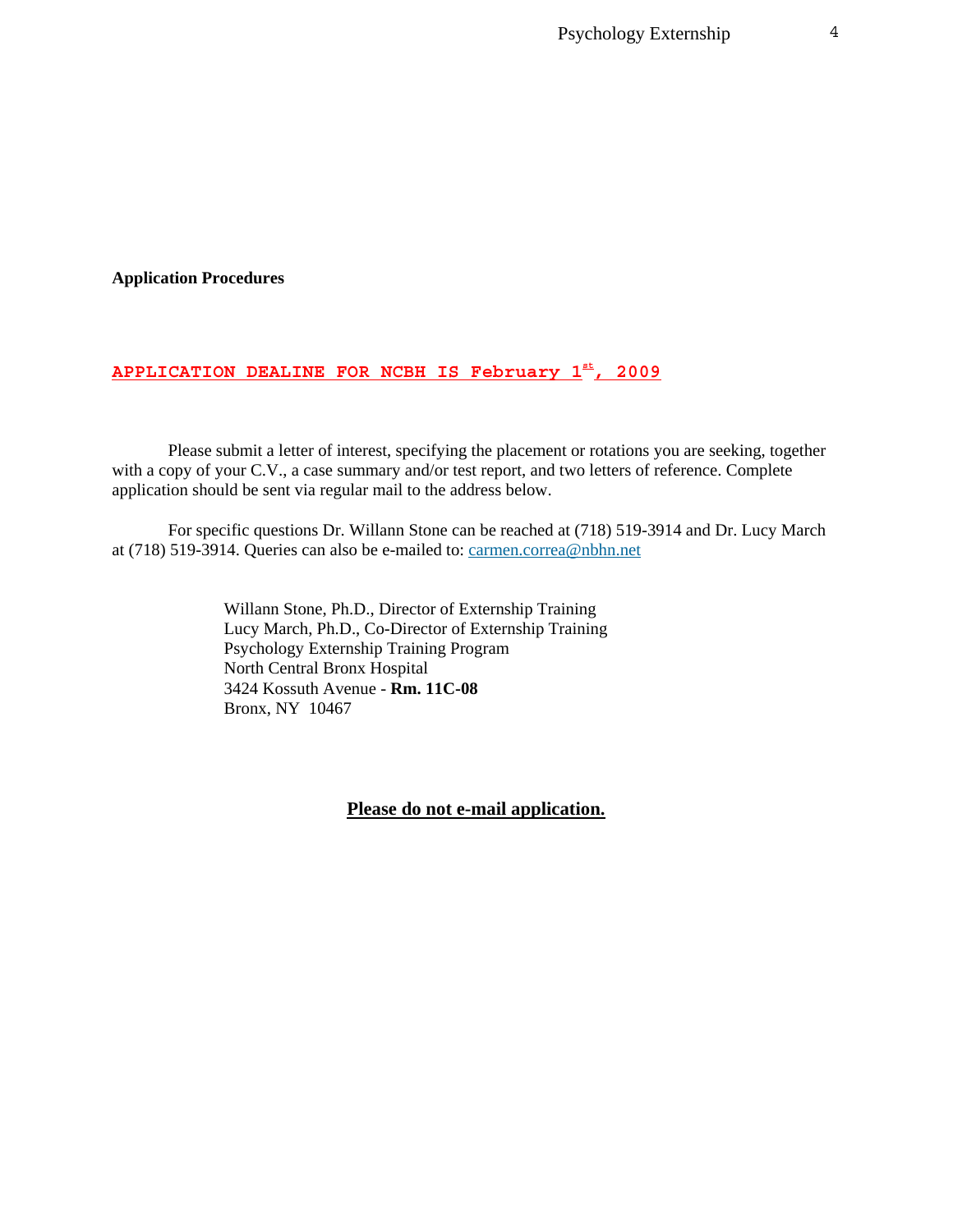### **Externship Program**

#### **Adult Psychiatric Emergency Service/Consultation-Liaison Service**

Externs may request a rotation in the Psychiatric Emergency Room where they will have the opportunity to conduct psychiatric evaluations, determine psychiatric diagnoses and develop and implement disposition plans for patients at their point of entry to the hospital. Patients seen in the ER manifest a full range of acute psychiatric symptomatology as well as chronic psychopathology. During this rotation, externs will become familiar with a broad spectrum of psychiatric diagnoses including substance abuse, schizophrenia, depression, mania, panic disorder, personality disorders and will have the opportunity to evaluate patients who have threatened suicide or made suicide attempts. A strong emphasis is placed on learning how to determine if a patient requires hospitalization and in particular, how to assess for dangerousness to self or others.

The psychiatric evaluation process includes patient interviews, family contact and interfacing with other mental health agencies. Clinical interventions may also include family therapy sessions in the ER.

In addition to seeing patients in the emergency room, as part of the ER's consultation liaison service with the medical teams in the hospital, externs will see patients on the medical floors, including the intensive care unit. Patients seen through the C/L service typically have co-occurring psychiatric disorders, present management issues, or need evaluations in order to determine their capacity to refuse medical treatment.

Externs will be closely supervised by a psychologist and will also work with a multidisciplinary team that includes psychiatrists, social workers and nursing staff. This rotation will allow the extern to have the experience of functioning as a primary clinician in a psychiatric emergency service.

### **Child and Adolescent Crisis Intervention Program**

The Child and Adolescent Crisis Intervention Program functions as part of the Psychiatric Emergency Service at NCBH. The team performs three roles: 1) emergency evaluations and disposition, when indicated, to inpatient psychiatric treatment; and 2) short-term crisis intervention and outpatient treatment to avert hospitalization (average follow-up ranges 6-8 outpatient visits, but can be longer, as indicated); and 3) linkage and referral to the appropriate ongoing clinical and social services. The team is multidisciplinary and bilingual (Spanish/English), and includes child psychologists and a child psychiatrist. Children and adolescents are seen individually, and together with parents, family or other caretakers. Parents are also seen for individual parent guidance, and occasionally brief psychotherapy.

The Child and Adolescent Crisis Intervention Program is funded through a community mental health reinvestment grant. It sees children and adolescents ages 0-17 (the youngest child seen to date was 2 1/2) with a range of acute presentations, including suicide/homicide risk, psychotic decompensations, severe PTSD, major depression, ADHD, and conduct disorder. Cases originate in the NCBH pediatric emergency service and pediatric outpatient clinics or are referred directly by local schools, youth agencies and parents. The service collaborates actively with several child and adolescent psychiatric hospitals and numerous other outpatient clinics and day treatment programs. With the ability to provide immediate, brief outpatient follow-up in lieu of hospitalization, the service has cut the prior NCBH psychiatric hospitalization rate for children and adolescents from 50% to 30%.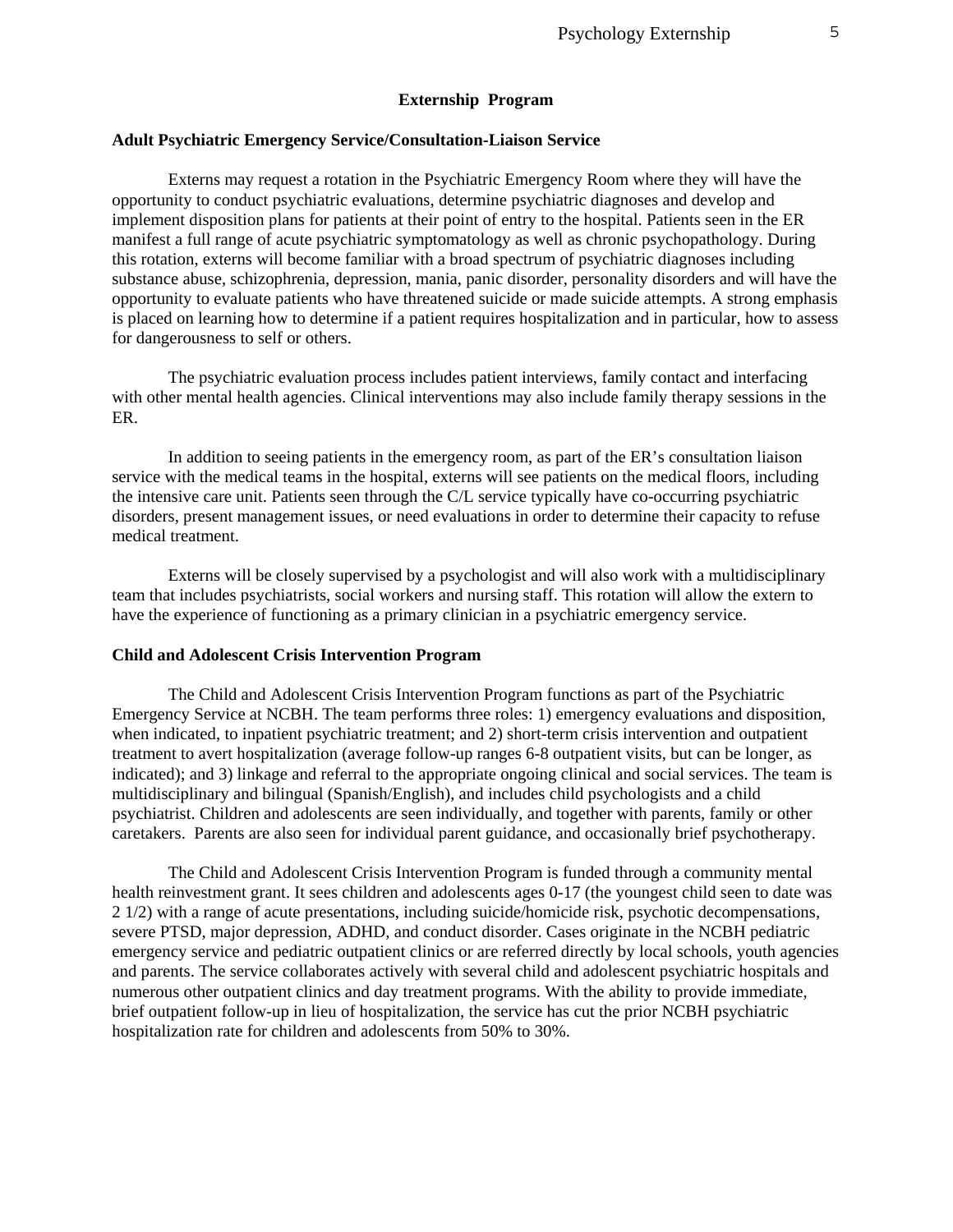All children seen receive complete psychiatric evaluations, including individual and parent/family interviews, collateral contacts and evaluations for medication if indicated. Psychiatric hospitalization is arranged when necessary. However, many children present with symptoms that are occurring in response to significant psychosocial stressors and would not need hospitalization if immediate, short-term but intensive outpatient services were available to them. These children and families are seen in subsequent individual, parent/couple and family visits to stabilize the presenting crisis and assist the families in securing the appropriate ongoing services.

The team is an active training site for students from different disciplines. Psychology externs are closely supervised by psychologists on staff and interact extensively with all staff. Externs function as team members, and after sufficient training may serve as primary clinicians on the team. Skills to be learned include:

- Child/adolescent assessment, brief case formulation, DSM-IV diagnosis and emergency disposition/treatment planning.
- Short-term child and parent individual, family and group treatment (average 6-8 visits, with more extended treatment possible).
- Multi-disciplinary and inter-agency collaboration, case consultation, effective linkage and referrals.

### **Adult Inpatient Psychiatry**

The inpatient services at North Central Bronx Hospital are comprised of two locked, 24-bed, acute care units providing treatment for patients with psychiatric disorders. Patients are typically committed to the hospital and their stay averages three weeks. The units are structured to provide a milieu treatment setting in which both staff and patients participate in the recovery process.

The extern will function as a full member of a team, which includes psychology, social work, psychiatry, creative arts therapies and nursing. Students from all disciplines are represented on the team. The major goals of the inpatient service are to provide rapid and thorough assessment and treatment of the acute psychiatric episodes and discharge planning. Externs will be the therapist for one to two patients on the inpatient service, co-lead groups, including community meetings, conduct interviews of new admissions and present their cases in twice weekly team meetings.

Patients hospitalized at North Central Bronx Hospital are primarily from poorer, ethnically diverse backgrounds, with the majority being Black and Hispanic. Diagnostically, a broad spectrum of presenting problems are seen on the unit, including schizophrenic disorders, major affective processes and a range of character pathologies. On admission an attempt is made to gather comprehensive information about the individuals, their past and their environment in an effort to understand which factors in a person's life have converged to contribute to the need for psychiatric hospitalization.

Treatment on the unit stresses the use of the milieu. Patients are seen individually, with their families and in groups. Psychotropic medication is provided by an attending psychiatrist.

An important part of the work during an acute hospitalization is discharge planning. All patients need some form of treatment after leaving the hospital and the team attempts to provide the referral best suited for a person's level of health and need for structure and supervision. Typical discharge plans include: transfer to Bronx Psychiatric Center for a longer hospitalization, day hospitalization, outpatient psychotherapy, and psychiatric club houses weekly individual and group supervision is provided by the unit psychologist.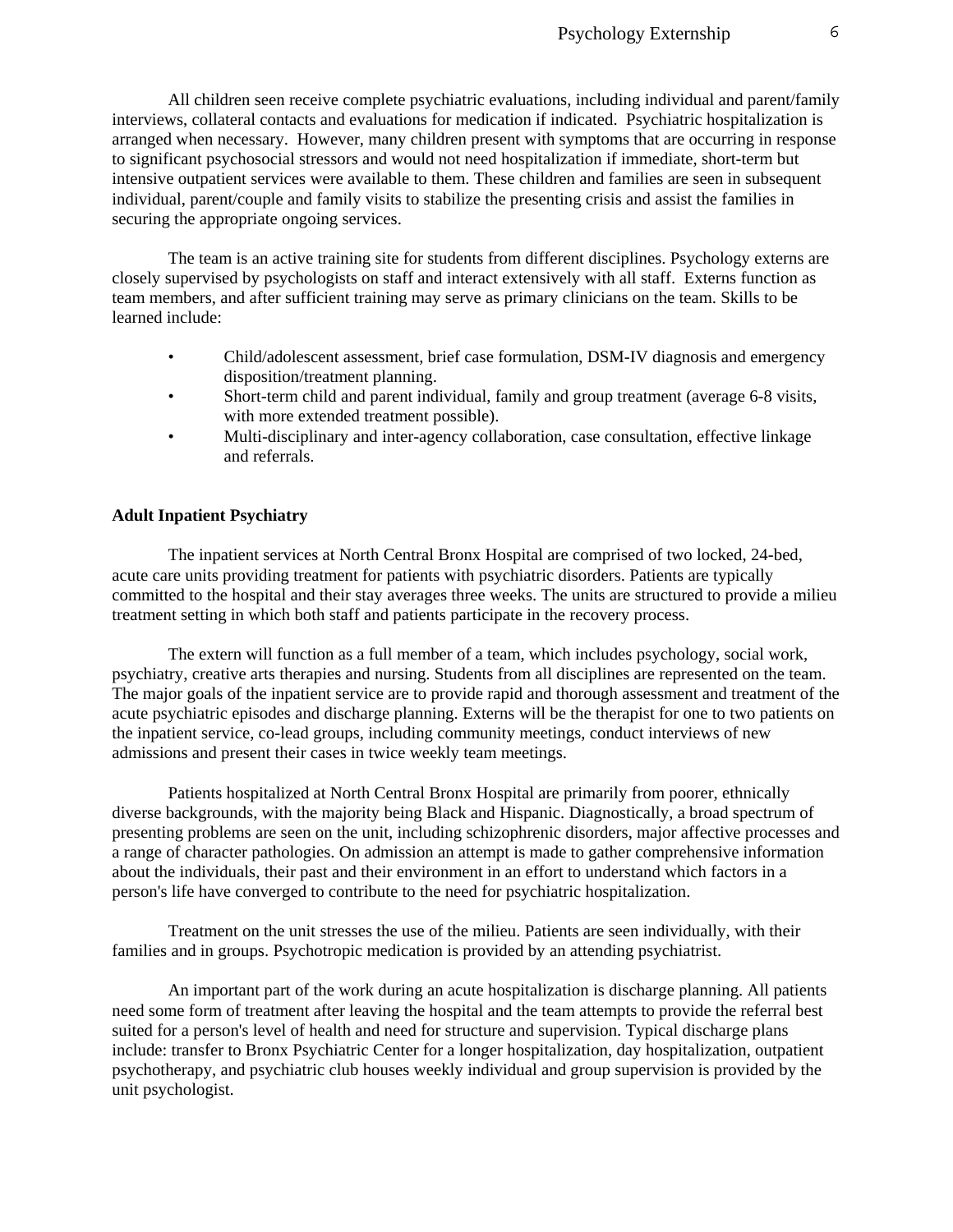### **Geriatric Inpatient Unit**

The Geriatric Inpatient Unit is an acute care unit serving adults age 55+. Externs on the service will serve as therapists for individual patients as well as co-leading a group. The geriatric population is the fastest growing segment of those receiving psychiatric services. A rotation on this unit will help students gain proficiency in working with patients with dementia and multiple medical problems as well with psychosis and mood disorders. Students will also have the opportunity to do neuropsych testing.

### **Partial Hospitalization Program**

The Partial Hospitalization Program (PHP) at NCBH provides short-term, intensive outpatient evaluation and treatment to adults with acute psychiatric symptoms who would otherwise require inpatient treatment. The purpose of PHP treatment is to prevent or reduce psychiatric inpatient stays. The PHP is a multi-disciplinary team (psychology, psychiatry, social work, activity therapy and rehabilitation counseling) that offers the following services:

- Screening and intake
- Psychiatric and psychosocial assessment
- Health screening and referral
- Medication therapy and education
- Individual psychotherapy
- Family therapy
- Group psychotherapy
- Creative arts therapy
- Case management, advocacy and linkage
- Psychiatric rehabilitation readiness counseling
- Crisis intervention services

The PHP is an active training site for psychology, social work and creative arts therapists. Trainees work under close staff supervision (individual and group), participate in all aspects of evaluation and treatment, and may function as primary clinicians.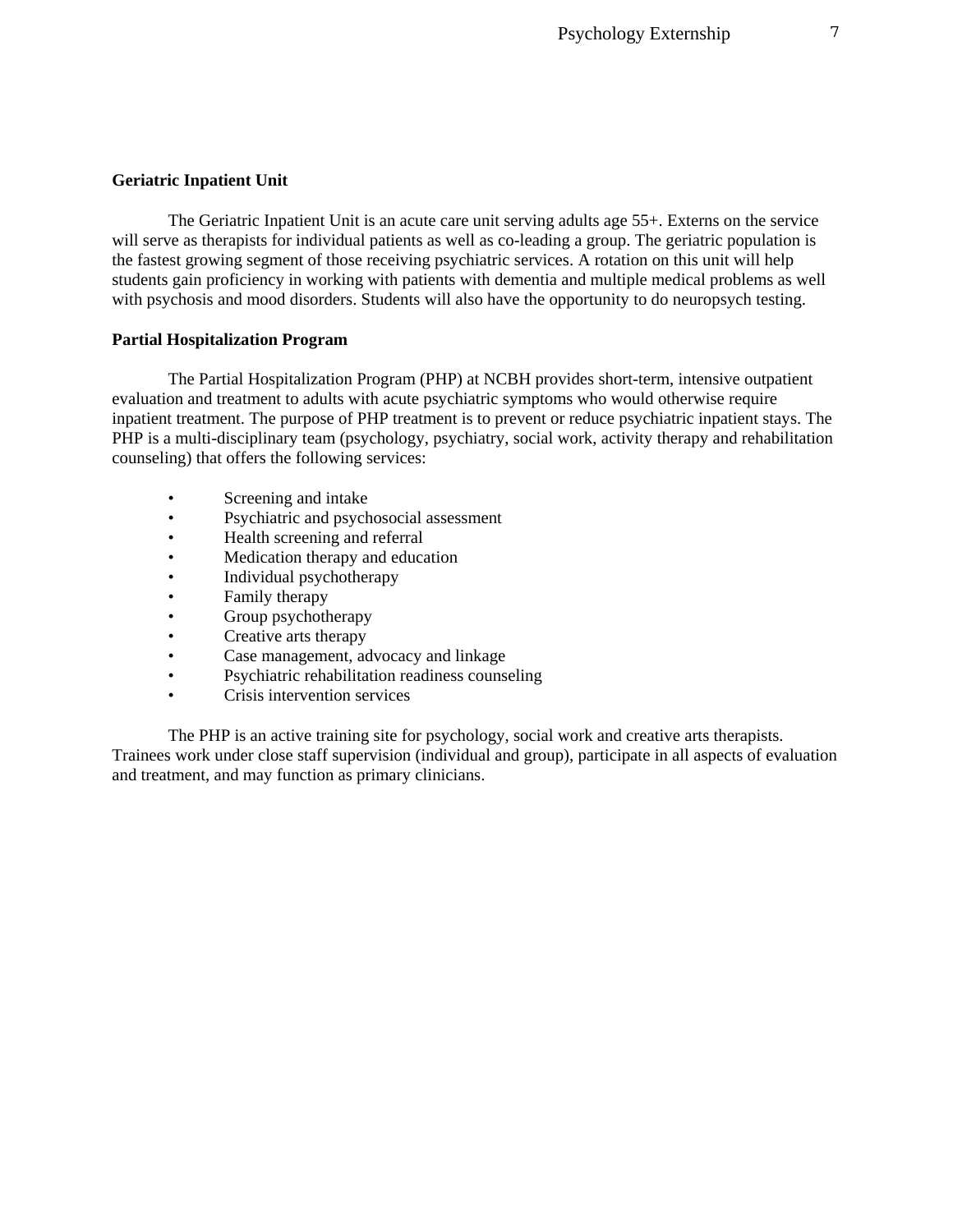### **NORTH CENTRAL BRONX HOSPITAL PSYCHOLOGY FACULTY**

**Heather Nash, Ph.D., Site Director of Psychological Services & Training** 

**Gladys Acevedo, Ph.D., Psychologist II, Outpatient Mental Health Service** 

**Lisa Braun, Ph.D., Psychologist I, Inpatient Psychiatry Unit** 

**Ilana Breslau, Ph.D., Psychologist II, Outpatient Mental Health Service** 

**Conrad Chrzanowski, M.A., Psychologist I, Outpatient Mental Health Service** 

**Susanna Feder, Ph.D., Psychologist II, Inpatient Psychiatry Unit** 

**Mark Finn, Ph.D., Consultant Psychologist** 

**Carey Gage, Ph.D., Psychologist II, Inpatient Geriatric Unit** 

**Deborah Hayes, Ph.D., Psychologist II, Child & Adolescent Crisis Intervention Program** 

**Sharon Herzog, Psy.D., Psychologist I, Outpatient Mental Health Service** 

**Todd Kray, M.A., Psychologist I, Inpatient Psychiatry Unit** 

**Lucy March, Ph.D., Psychologist II, Psychiatric Emergency Service Co-Director of Psychology Externship Training** 

**Kristopher Martin, Ph.D., Psychologist II, Partial Hospitalization Program** 

**Sunita Mohabir, Ph.D., Psychologist I, Assisted Outpatient Treatment Program/ Psychiatric Emergency Service** 

**Rebecca Reischer, Psy.D., Psychologist I, Child & Adolescent Crisis Intervention Service** 

**Banu Erkal, Ph.D., Psychologist I, Child & Adolescent Crisis Intervention Service** 

**Ann Smith, Ph.D., Psychologist II, Outpatient Mental Health Service** 

**Willann Stone, Ph.D., Psychologist II, Rehabilitation Medicine North Bronx Healthcare Network; Co-Director of Psychology Externship Training, NCBH**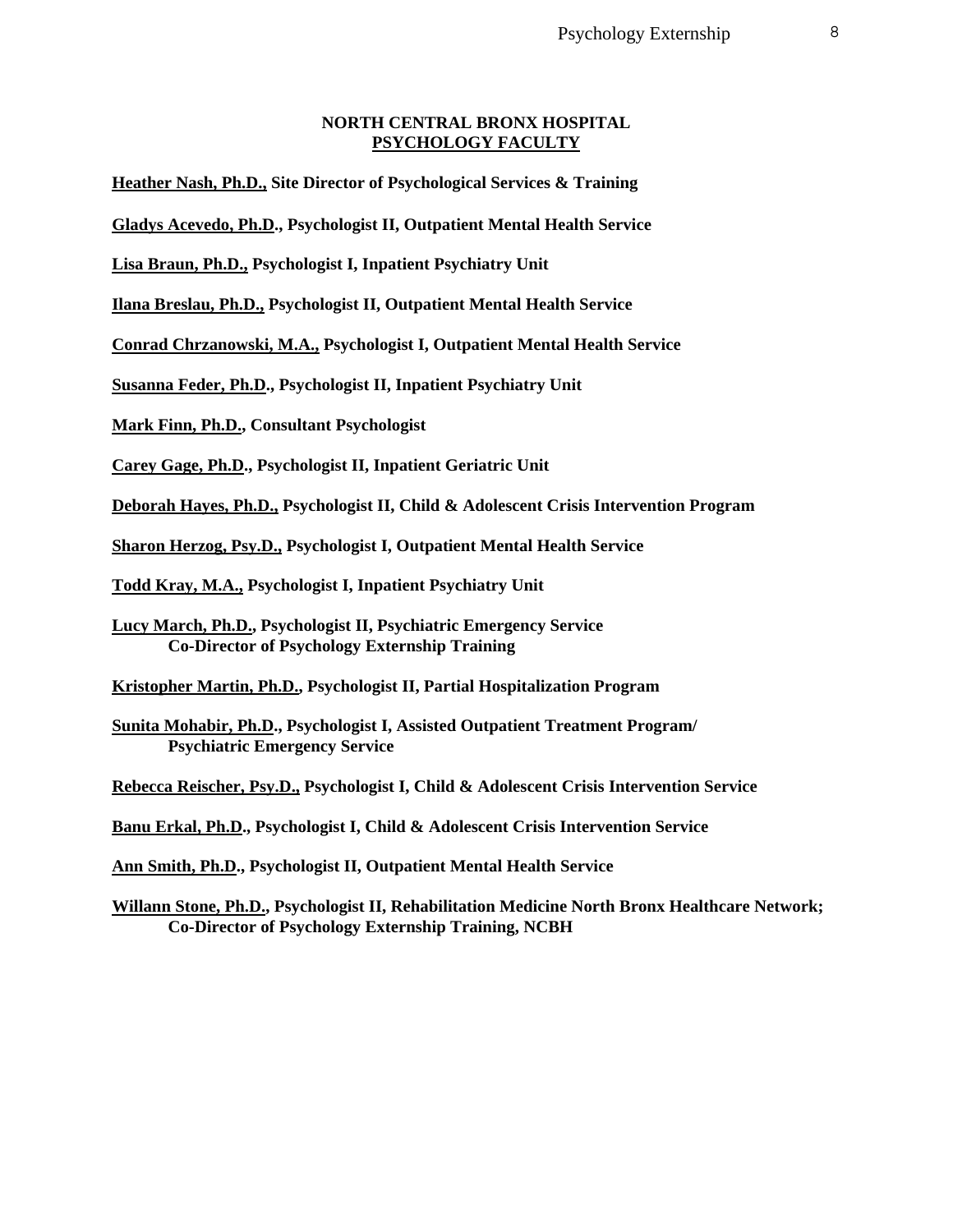### **DIRECTIONS TO NORTH CENTRAL BRONX HOSPITAL 3424 KOSSUTH AVENUE BRONX, NEW YORK 10467 (718) 519-5000**

### **BY CAR:**

- **1. Bronx River Parkway to Gunhill Exit. Make Left if going North (Right if going South). Continue straight to DeKalb Avenue. Make Left on Dekalb - Find Parking. Hospital is Left of the Divide.**
- **2. West Side Highway to Mosholu Exit. Mosholu to West Gunhill. Turn Left on West Gunhill. At West Gunhill and Jerome there is a Municipal Lot. Walk up West Gunhill (it becomes East Gunhill) Make Right at Dekalb Ave. to NCBH.**
- **3. Major Deegan to East 233rd Street Exit. Make Right turn at Exit if going North (Straight if going South). Stay Right of Divide at the 1st light after Exit - Jerome Avenue. Make Left on Gunhill Road. Right on Kekalb. Find Parking. Hospital is on Left of Divide.**

#### **PARKING**

**Municipal Parking Garage at Jerome Avenue (Between Gunhill Rd. and 211th Street).** 

**Montefiore Hospital Parking Lot at 210th Street off Bainbridge Avenue.** 

### **BY TRAIN:**

**#4 (Woodlawn Jerome) to Mosholu Parkway. Walk two blocks north to 208th Street. Turn Right to Kossuth Avenue.** 

#### **BY EXPRESS BUS**

**Liberty Lines operates an Express Bus (BX M 4) to BAINBRIDGE and 210th Street in the Bronx from Madison Avenue in Manhattan. Discharge points from the Bronx are on Fifth Avenue. The cost is \$5.00 each way. For schedule and routine information, call (718) 652- 8400.**